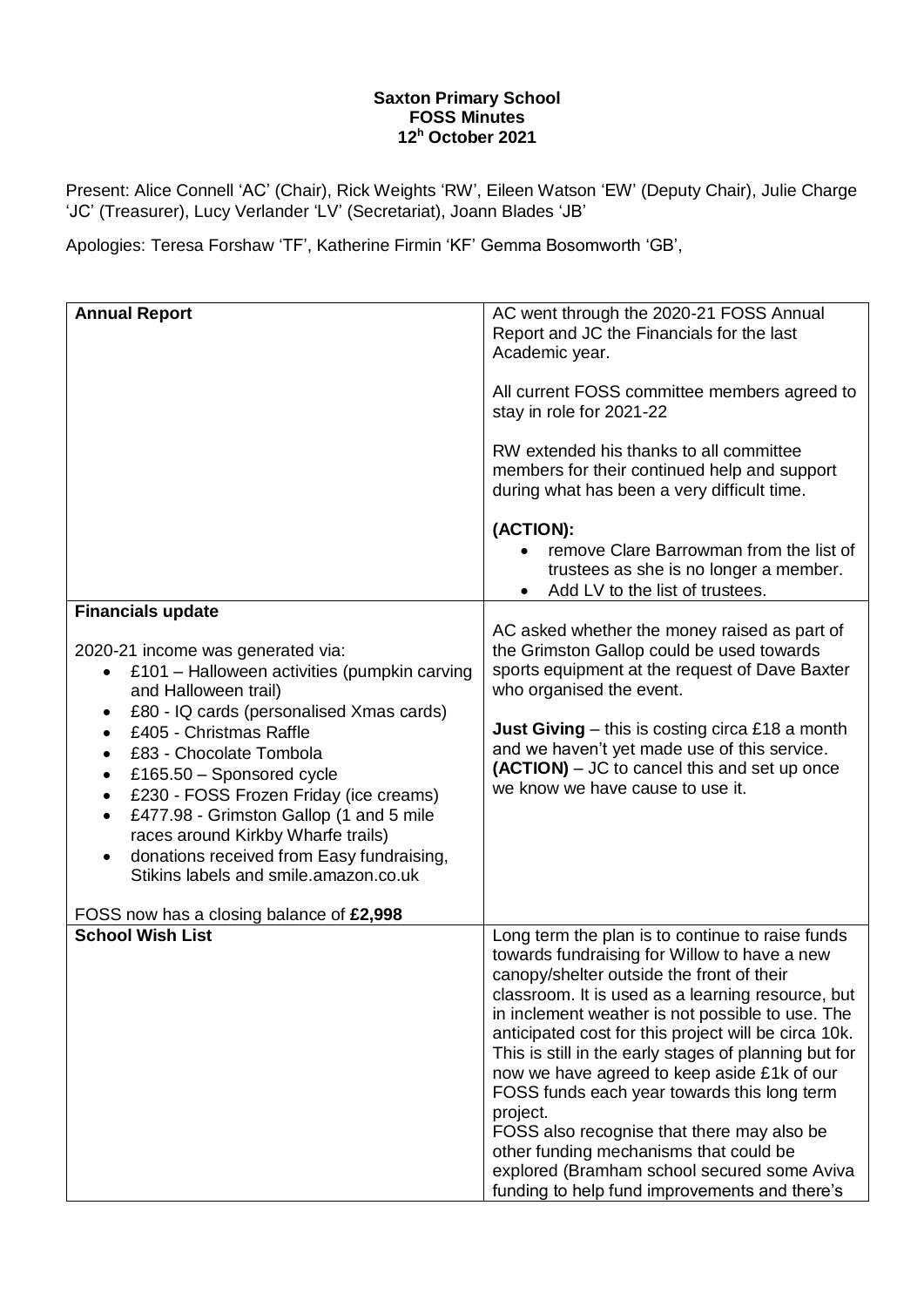|                                                                                                                                                                                                                                                                                                                                                                                 | also the Co-op who support local charities in the<br>area). Needs further investigation once plans<br>are closer to being finalised.                                                                                                                                                                                                                        |
|---------------------------------------------------------------------------------------------------------------------------------------------------------------------------------------------------------------------------------------------------------------------------------------------------------------------------------------------------------------------------------|-------------------------------------------------------------------------------------------------------------------------------------------------------------------------------------------------------------------------------------------------------------------------------------------------------------------------------------------------------------|
|                                                                                                                                                                                                                                                                                                                                                                                 | <b>Books:</b> JB has requested some additional<br>reading materials (specifically KS2 dictionaries,<br>thesaurus' and PHSE books.<br>(ACTION): JB to send over the details and<br>quantities required.                                                                                                                                                      |
|                                                                                                                                                                                                                                                                                                                                                                                 | <b>Bike Rack:</b> A request has been received from<br>the Saxton school ECO Warriors for a bike rack<br>to encourage children, who live locally, to travel<br>in on their bikes. This will be at a cost of<br>£198.50.<br>(ACTION) – AC to seek approval from Dave<br>Baxter to check he is happy for the Grimston<br>Gallop funds to be used towards this. |
|                                                                                                                                                                                                                                                                                                                                                                                 | <b>Maple T-Shirts</b> $-$ a request has been made by<br>JB to order some T-Shirts for Maple to support<br>their attendance at "Young Voices" in Sheffield.<br>There are 11 children in Maple and the cost is<br>circa £10-£15 depending on size of t-shirt<br>required.                                                                                     |
|                                                                                                                                                                                                                                                                                                                                                                                 | <b>Christmas Panto trip</b> – taking place on the $8th$<br>December. RW asked if FOSS could fund the<br>coaches.                                                                                                                                                                                                                                            |
|                                                                                                                                                                                                                                                                                                                                                                                 | Various outdoor items for the Willow play<br>area - Polydron outdoor blocks, wooden hollow<br>blocks for building, den making pegs, pond<br>dipping equipment. (ACTION) - JB to send over<br>details and costs for further discussion.                                                                                                                      |
| <b>FOSS Facebook Page</b>                                                                                                                                                                                                                                                                                                                                                       | (ACTION) – GB to look at updating the FOSS                                                                                                                                                                                                                                                                                                                  |
| Updates and improvements are still required to the                                                                                                                                                                                                                                                                                                                              | Facebook page to include details about<br>upcoming events etc. Can we also include                                                                                                                                                                                                                                                                          |
| FB page which GB had previously said she would be<br>happy to help out with. Alice has now given GB<br>admin rights.                                                                                                                                                                                                                                                            | details relating to promoting the use of Amazon<br>Smile, plus any other easy fundraising<br>mechanisms for parents to use.                                                                                                                                                                                                                                 |
| FOSS Fund Raising Ideas for 2021-2022                                                                                                                                                                                                                                                                                                                                           |                                                                                                                                                                                                                                                                                                                                                             |
| <b>Halloween themed Bake Off decorating</b><br>competition - bake a Halloween inspired<br>cake and send your pictures in by 1 <sup>st</sup> Nov to<br>be judged. £1 entry per child. Winner will be<br>chosen from each class.<br>Halloween Trail - building on the success of<br>last years Halloween trail we are going to run<br>another trail over the Halloween weekend. A | (ACTION) – AC to ask if KF would make<br>the pumpkin signs.                                                                                                                                                                                                                                                                                                 |
| series of pumpkin signs, each with a letter of<br>the alphabet on it, will be put on display<br>around Saxton village for families to find and<br>spell out the missing Halloween related word.<br>Each entrant is to bring the completed word                                                                                                                                  | JB agreed to re-do the Saxton village<br>trail map.<br>We also need to ask 8 families if they<br>would mind displaying a pumpkin sign on<br>their front house window, or door to<br>assist with the trail anagram                                                                                                                                           |